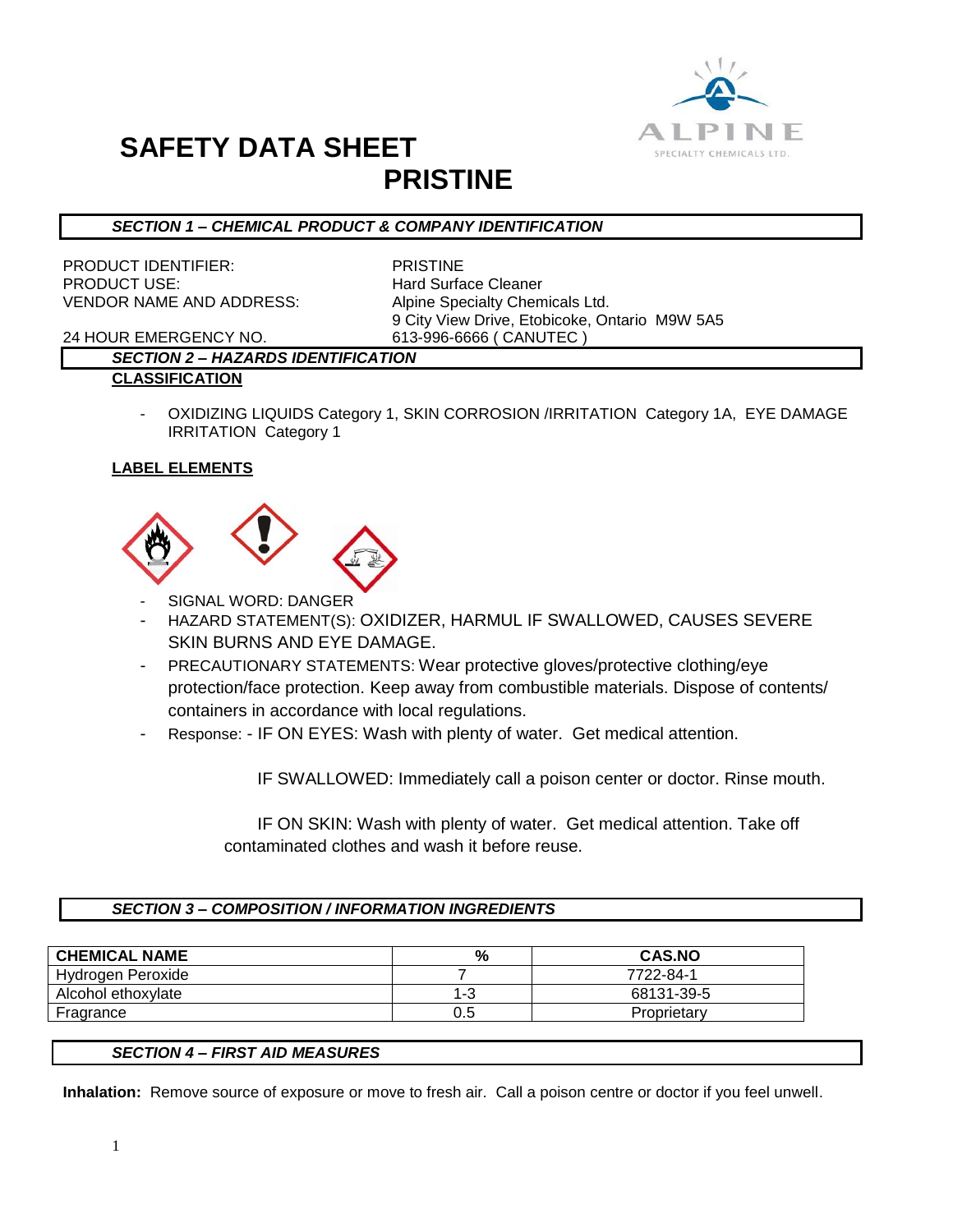# **SAFETY DATA SHEET**

# **PRISTINE**

**Skin Contact**: Take off immediately all contaminated clothing. Rinse skin with water or shower. Get medical attention or advise. Wash clothing before reuse. Clean shoes thoroughly before reuse. **Eye Contact**: Rinse cautiously with water for several minutes. Remove contact lenses, if present and easy to do.

Continue rinsing. Get medical attention or advice.

**Ingestion**: Call a doctor for medical advice. Rinse mouth. Do not induce vomiting.

**Note to physician**: Treat symptomatically, no specific antidote. See toxicological information (section 11)

### *SECTION 5 – FIRE FIGHTING MEASURES*

**Extinguishing Media:**

**Suitable Extinguishing Media:** Use water spray, fog or foam.

**Unsuitable Extinguishing Media:** None known

 **Specific hazards arising from the product:** Keep away sources of ignition.

**Hazardous thermal decomposition products:** Decomposition products may include the following materials: carbon dioxide and carbon monoxide.

**Advice for fire-fighters:** Not available.

*SECTION 6 – ACCIDENTAL RELEASE MEASURES*

**Personal precautions, protective equipment and emergency procedures:**

Wear suitable protective clothing. Wear eye/face protection.

**Environmental precautions:** Avoid contact of large amounts of spilled material and runoff with soil and surface waterways.

**Methods and materials for containment and cleaning up**: Use a water rinse for final clean-up.

*SECTION 7 – HANDLING AND STORAGE*

**Precautions for safe handling**: Ventilate adequately, otherwise wear an appropriate breathing apparatus. Avoid contact with eyes, skin or clothing. Wash thoroughly after handling.

**Storage Procedures**: Keep containers closed when not in use. Do not freeze. Store between the following temperatures: 5 to 40°C.

## *SECTION 8 – EXPOSURE CONTROLS/PERSONAL PROTECTION*

|                      | ACGIH<br><b>TLV</b> |             | <b>OSHA PEL</b> |         | AIHA WEEL     |                     |
|----------------------|---------------------|-------------|-----------------|---------|---------------|---------------------|
| <b>CHEMICAL NAME</b> | TWA                 | <b>STEL</b> | <b>TWA</b>      | Ceiling | 8 hour TWA    | Short term TWA<br>© |
| Hydrogen Peroxide    | ppm                 |             | 1 ppm           |         | Not available |                     |
| Alcohol ethoxylate   | Not available       |             | Not available   |         | Not available |                     |

ACGIH= American Conference of Governmental Industrial Hygienists. TLV = Threshold Limit Value. TWA = Timeweighted Average. STEL = Short-term Exposure Limit OSHA = US Occupational Safety and Health Administration. PEL = Permissible Exposure Limits. AIHA = AIHA Guideline Foundation. WEEL = Workplace Environmental Exposure Limit.

**Appropriate Engineering Control**: Good general ventilation should be sufficient to control worker exposure to airborne contaminants.

#### **Individual Protection Measure:**

**Eye/Face Protection:** Do not get into eyes. Wear chemical safety goggles.

**Skin Protection:** No known effect after skin contact. Rinse with water.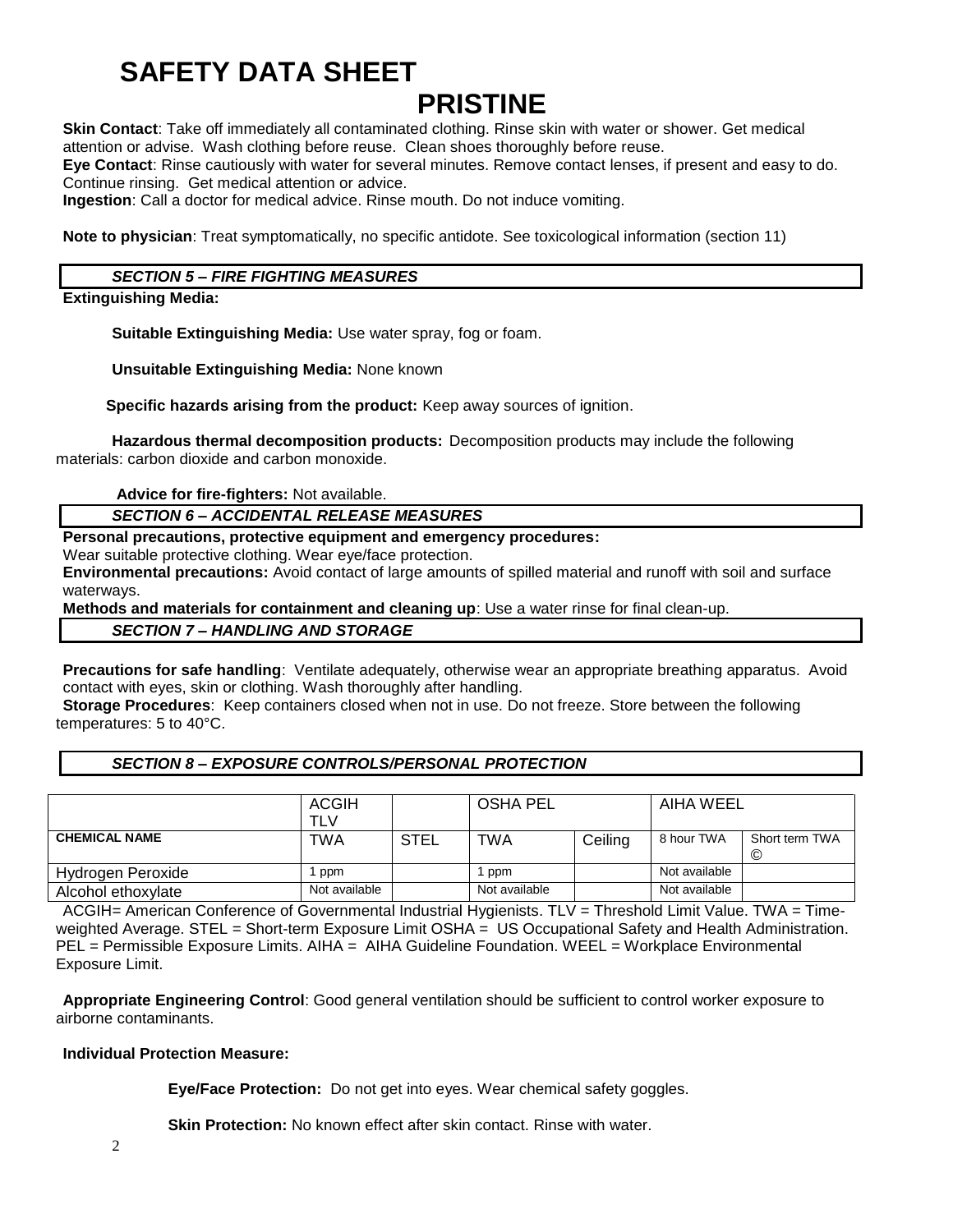# **SAFETY DATA SHEET PRISTINE**

# **Respiratory protection**: Not required

**Inhalation:** No special measures required. Treat symptomatically.

## *SECTION 9 – PHYSICAL AND CHEMICAL PROPERTIES*

| Appearance:                                    | Liquid, colourless.          |  |
|------------------------------------------------|------------------------------|--|
| Odour:                                         | Fresh.                       |  |
| <b>Odor Threshold:</b>                         | Not available                |  |
| Initial boiling point and<br>boiling range     | Not available                |  |
| pH:                                            | 2-3 (100 %)                  |  |
| <b>Melting Point:</b>                          | Not available                |  |
| <b>Thermal decomposition:</b>                  | Not available                |  |
| <b>Flash Point:</b>                            | Not available                |  |
| <b>Evaporation Rate:</b>                       | Not available                |  |
| <b>Flammability:</b>                           | Not available                |  |
| <b>Explosive Limit:</b>                        | Not available                |  |
| <b>Upper explosion limit:</b>                  | Not available                |  |
| Lower explosion limit:                         | Not available                |  |
| <b>Relative Density:</b>                       | Approx. $= 1$ (Water $= 1$ ) |  |
| <b>Viscosity:</b>                              | Not available                |  |
| VOC:                                           | Not available                |  |
| Solubility in water:                           | Soluble                      |  |
| Solubility in other solvents:                  | Not available                |  |
| <b>Partition coefficient:</b><br>octanol/water | Not available                |  |
| Molecular weight:                              | Not available                |  |
| <b>Oxidizing properties:</b>                   | Oxidizer.                    |  |

| <b>SECTION 10 - STABILITY AND REACTIVITY</b> |                                                            |
|----------------------------------------------|------------------------------------------------------------|
| STABILITY:                                   | Stable                                                     |
| INCOMPATIBILITY:                             | Brass, Copper, Powdered metals, Iron, Iron and iron salts, |
|                                              | combustible materials, alkalis,                            |
| HAZARDOUS DECOMPOSITION PRODUCTS:            | <b>None</b>                                                |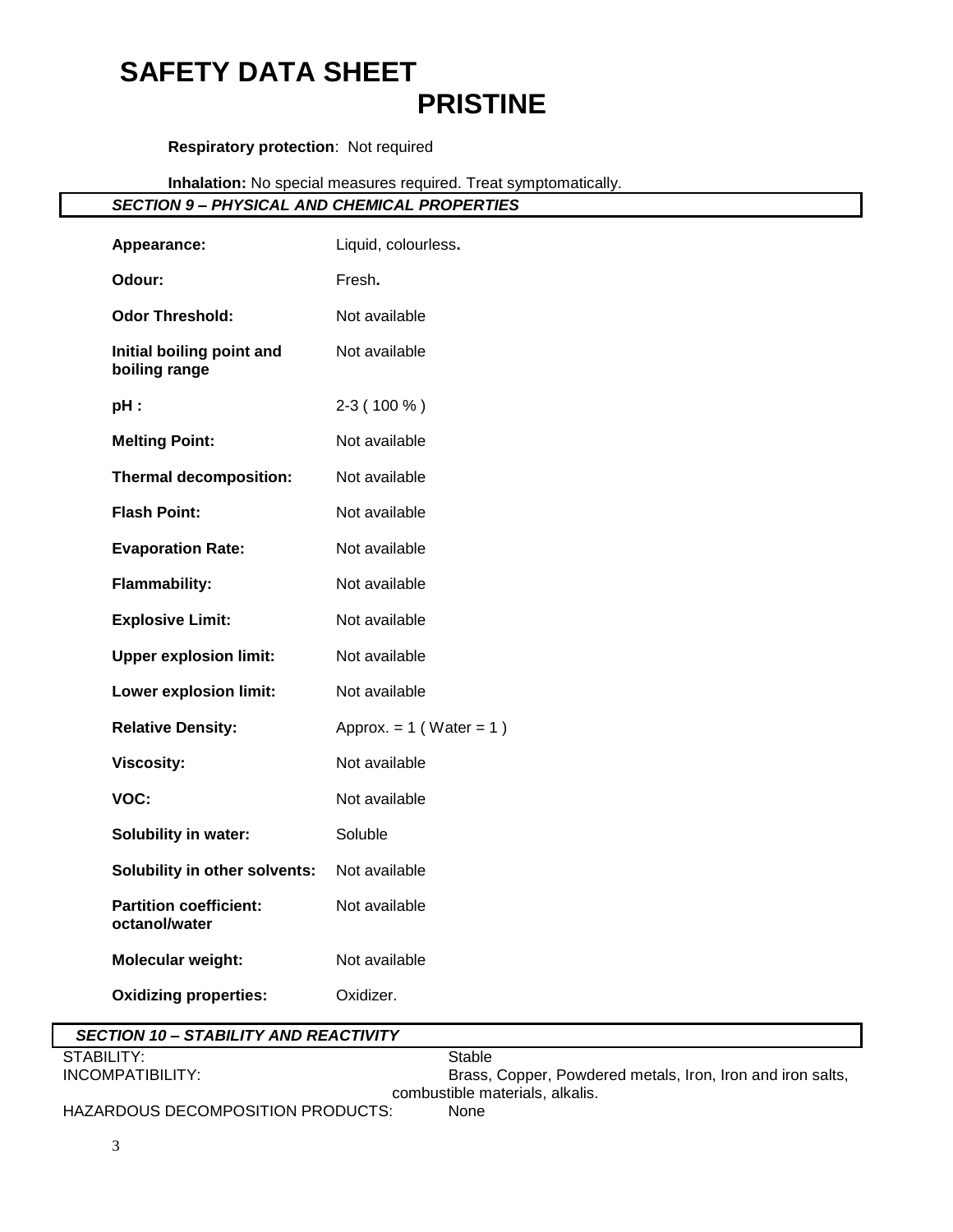# **SAFETY DATA SHEET**

# **PRISTINE**

HAZARDOUS POLYMERIZATION: Will not occur. CONDITIONS TO AVOID: No specific data.

## *SECTION 11 – TOXICOLOGICAL INFORMATION*

| <b>Chemical Name</b> | LC50          | LD50                  | ∟D50<br>dermal       |
|----------------------|---------------|-----------------------|----------------------|
| Alcohol ethoxylate   | Not Available | . Available<br>Not    | Available<br>Not     |
| Peroxide<br>Hydrogen | Not Available | 2000<br>™ma/ka<br>rat | 4060<br>ma/ka<br>rat |

**Routes of exposure:** Skin contact, Eye contact, Ingestion.

**Eye contact**: Eye burns, pain, watering eyes. **Skin contact**. Redness, burning, itching and pain. **Inhalation**: Causes irritation and pain. **Acute toxicity**:

**Eye contact:** Causes eye damage.

**Skin contact:** Causes skin burns.

**Inhalation:** Not known significant effects**.**

**Ingestion:** Not known significant effects.

**Reproductive toxicity:** No evidence of reproductive toxicity or developmental toxicity**. STOT -** single exposure irritating to respiratory system**. STOT -** Not classified**. Aspiration hazard:** Not classified.

#### *SECTION 12 – ECOLOGICAL CONSIDERATION*

**Eco toxicity** : This material may be harmful to aquatic life. **Bio accumulative potential Inorganic**: The substance has no potential for bioaccumulation. **Mobility in soil**: Not applicable.

**Other adverse effects**: Not known.

*SECTION 13 – DISPOSAL CONSIDERATIONS*

**Waste Disposal:** In accordance with federal, provincial or local government requirements.

*SECTION 14 – TRANSPORT INFORMATION*

**TDG Classification:** UN 2984 HYDROGEN PEROXIDE AQUEOUS SOLUTION CLASS 5.1 PG III.

*SECTION 15 – REGULATORY INFORMATION*

Refer to section 2.

.

#### *SECTION 16 – OTHER INFORMATION*

EFFECTIVE DATE: January 09, 2018: **Revision 1**

Prepared by: Lab Personnel Phone: (416) 744-2120

Website: www.alpinechem.com